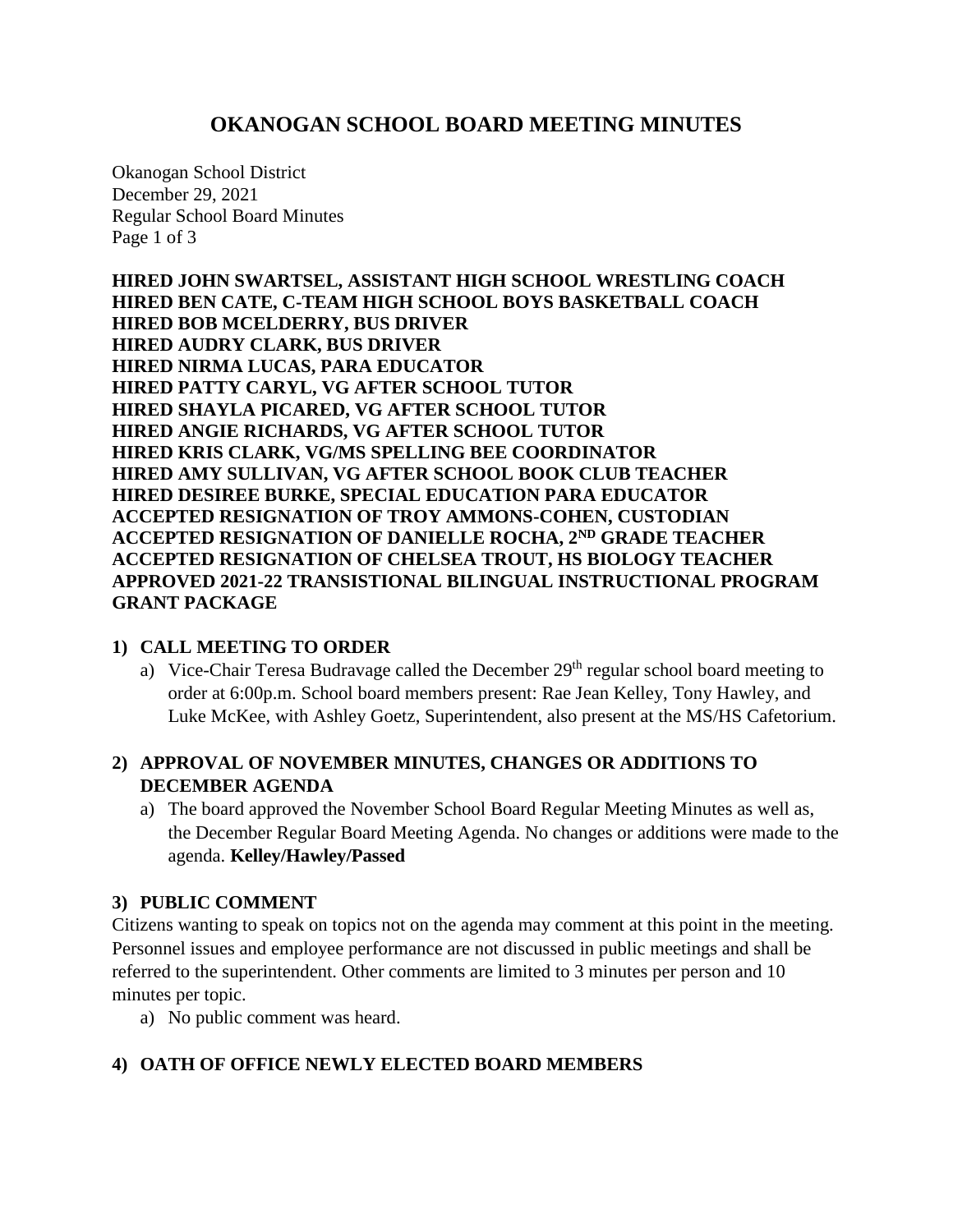Okanogan School District December 29, 2021 Regular School Board Minutes Page 2 of 3

> a) Rae Jean Kelley and Luke McKee took the Oath of Office after being elected in November to serve a 4-year term as school district director.

### **5) CALL FOR NOMINATION OF BOARD CHAIR**

a) Teresa Budravage was nominated as Board Chair. **Kelley/McKee/Passed**

#### **6) ELECTION OF BOARD CHAIR**

a) Teresa Budravage was unanimously approved as Board Chair.

#### **7) CALL FOR NOMINATION OF BOARD VICE CHAIR**

a) Tony Hawley was nominated as Board Vice Chair. **McKee/Kelley/Passed**

#### **8) ELECTION OF BOARD VICE CHAIR**

a) Tony Hawley was unanimously approved as Board Vice Chair.

#### **9) APPOINTMENT OF WIAA REPRESENTATIVE**

a) Rae Jean Kelley was appointed WIAA Representative.

#### **10) APPOINTMENT OF LEGISLATIVE REPRESENTATIVE**

a) Kevin Oyler was appointed Legislative Representative.

#### **11) APPROVE CONSENT AGENDA**

The board approved the Consent Agenda, which consisted of the following:

- a) Hired John Swartsel, Assistant High School Wrestling Coach; Ben Cate, C-Team High School Boys Basketball Coach; Bob McElderry, Bus Driver; Audry Clark, Bus Driver; Nirma Lucas, Para-educator; Patty Caryl, Shayla Picard, Angie Richards, VG afterschool tutors; Kris Clark, VG/MS Spelling Bee Coordinator; Amy Sullivan, VG afterschool book club teacher; Desiree Burke, Special Education Para-educator.
- b) Accepted resignations of Troy Ammons-Cohen, Custodian; Danielle Rocha, 2<sup>nd</sup> Grade Teacher; Chelsea Trout, HS Biology Teacher.
- c) December warrants (252765 through 252895 totaling \$324,831.30 and 252896 through 252897 totaling \$70,506.39)
- d) December payroll totaling \$1,203,980.49.
- e) December student count. **Hawley/McKee/Passed**

#### **12) REVIEW AND ADOPT BOARD PROTOCOLS**

a) The board reviewed and provided revisions to the Board Protocols. The protocols will be put on the January School Board Agenda for approval.